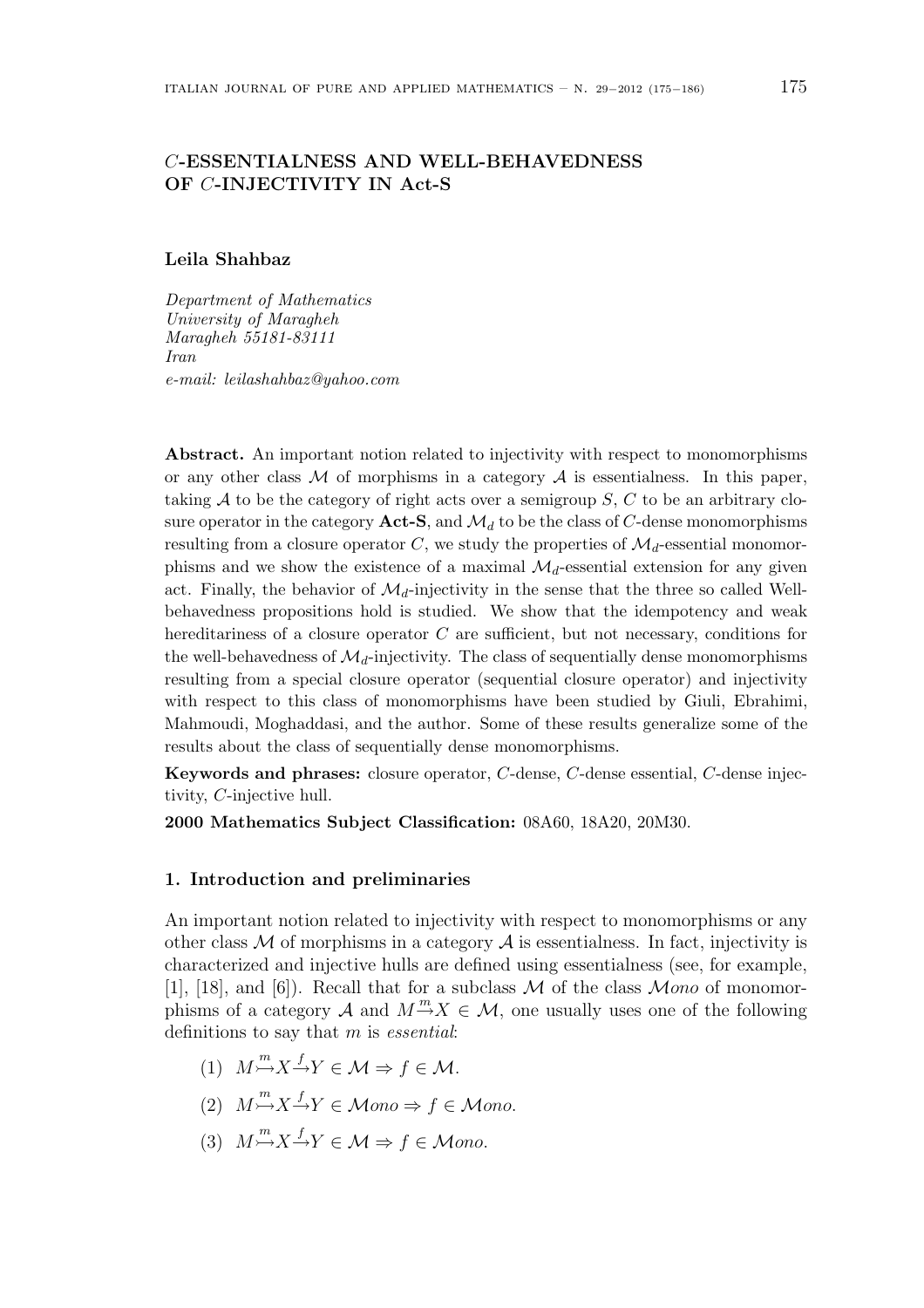Clearly, condition (3) is weaker than the other two and if  $\mathcal M$  is taken to be the class  $Mono$  of all monomorphisms (in which case m is said to be an essential monomorphism), all the above three conditions are equivalent, but not necessarily otherwise (see, for example, [2], [3], [19]). Definition (1) is usually used for an arbitrary class M of morphisms of an arbitrary category  $A$  (see [1], [6], and [18]). The second is the one which is used in Universal Algebra, and the third one has been used when  $\mathcal M$  is an special class of monomorphisms, in particular pure monomorphisms in an equational class of algebras. Further, Banaschewski [1] defines and studies conditions on a category  $A$  and a subclass M of monomorphisms in A under which M-injectivity behaves well in the sense that the following three propositions hold (the definition of the terms will be given in the sequel):

**Proposition 1.1** (First Theorem of Well-Behavedness) For every  $A \in \mathcal{A}$ , the following conditions are equivalent:

- $(11)$  A is M-injective.
- (I2) A is an M-absolute retract.
- (I3) A has no proper M-essential extensions.

**Proposition 1.2** (Second Theorem of Well-Behavedness) Every  $A \in \mathcal{A}$  has an M-injective hull which is unique up to isomorphism.

Proposition 1.3 (Third Theorem of Well-Behavedness) For an extension B of A, the following conditions are equivalent:

- (H1)  $B$  is an  $M$ -injective hull of  $A$ .
- $(H2)$  B is a maximal M-essential extension of A.
- (H3)  $B$  is a minimal  $M$ -injective extension of  $A$ .

Banaschewski [1] gives the following sufficient conditions on the pair  $\mathcal M$  and A which ensure the well-behavedness of  $M$ -injectivity in  $A$ .

**Proposition 1.4** M-injectivity behaves well in  $A$  if the following conditions hold:

(E1) M is transitive (closed under composition).

- $(E2)$  M is isomorphism closed.
- (E3) A fulfills Banaschewski's M-condition.
- $(E4)$  A satisfies the M-transferability property.
- (E5) A has M-direct limits.
- $(E6)$  A is M-essentially bounded.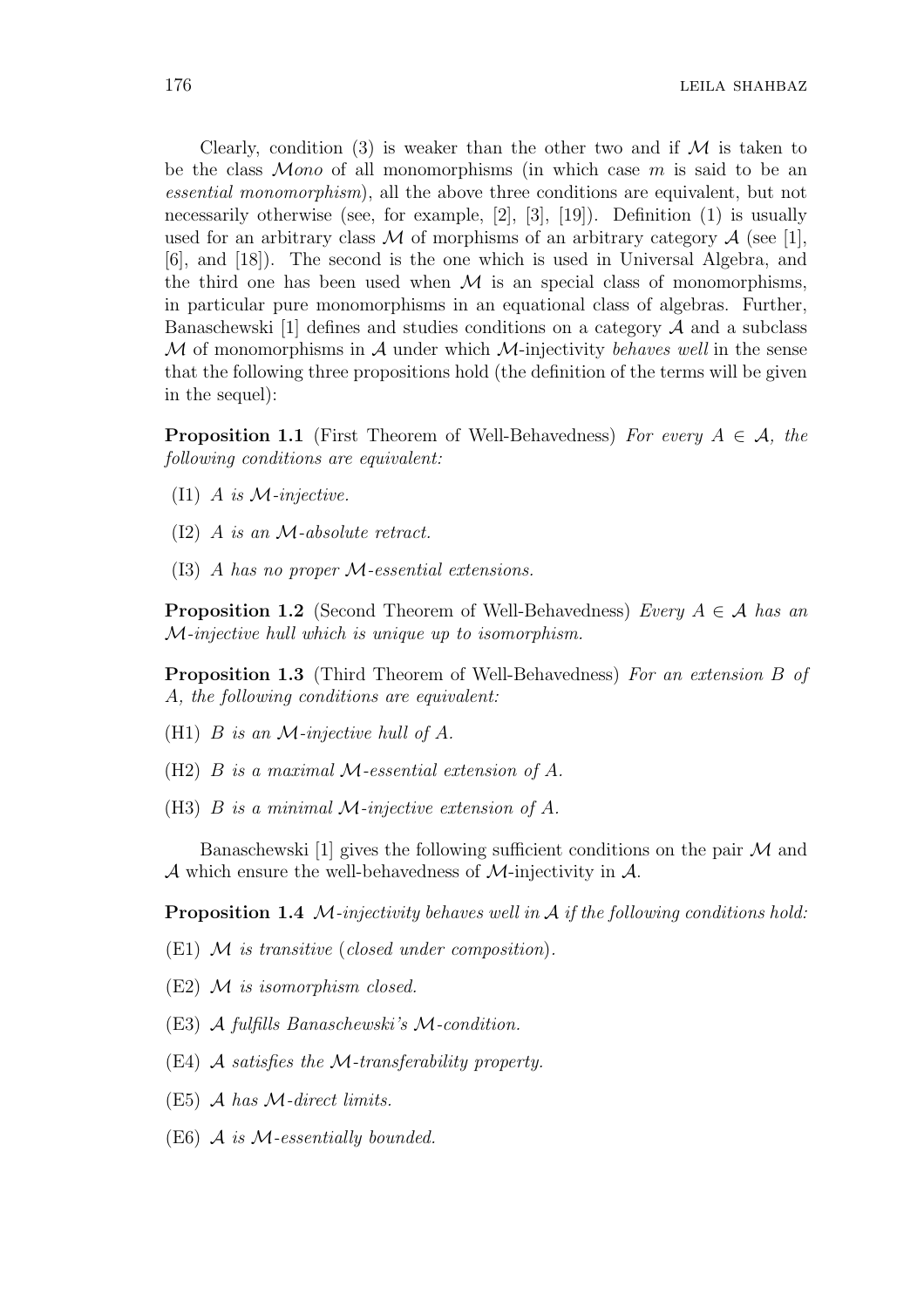In this paper, we take  $A$  to be the category  $Act-S$  of acts over a semigroup S, C to be an arbitrary closure operator in the category  $Act-S$ , and  $\mathcal{M}_d$  to be the class of C-dense monomorphisms and study the above notions of essentiality with respect to this class. We will see that the above notions of essentiality are equivalent for this subclass  $\mathcal{M}_d$  of Mono, too, and investigate some of the properties of  $\mathcal{M}_d$ -essential monomorphisms normally needed in the study of  $\mathcal{M}_d$ -injectivity. Among other things, the existence of a maximal such essential extension for any given act is shown. Finally, the behavior of  $\mathcal{M}_d$ -injectivity in the sense that the above so called well-behavedness propositions hold is studied. We show that the idempotency and weakly hereditariness of a closure operator C are sufficient, but not necessary, conditions for the well-behavedness of  $\mathcal{M}_d$ -injectivity. Some of these results generalize some of the results in  $[8]$ ,  $[11]$ ,  $[12]$ ,  $[14]$ ,  $[15]$ , and  $[16]$ .

In the following we first recall from [10] and [7] some facts about the category Act-S needed in this paper.

Let  $S$  be a semigroup,  $A$  be a set, and

$$
\begin{array}{rcl}\n\mu: A \times S & \longrightarrow & A \\
(a, s) & \longmapsto & as := \mu(a, s),\n\end{array}
$$

be a map. The set A is called a (right) S-act or a (right) act over S, if the map  $\mu$ satisfies  $a(st) = (as)t$  for  $a \in A$  and  $s, t \in S$ . In this case,  $\mu$  is called the action of S on A.

If S is a monoid with 1 as its identity, we usually also require that  $a1 = a$  for  $a \in A$ .

A subset A' of an S-act A is said to be a *subact* of A if  $a's \in A'$  for all  $s \in S$ and  $a' \in A'$ ; and in this case we write  $A' \leq A$ .

A homomorphism (also called an equivariant map or an S-map) from an S-act A to an S-act B is a function from A to B such that for each  $a \in A$ ,  $s \in S$ ,  $f(as) = f(a)s.$ 

Since  $id_A$  and the composition of two S-maps are S-maps, we have the category Act-S of all right S-acts and S-maps between them.

Note that the class of S-acts is an equational class, and so the category Act-S is complete and cocomplete (has all products, equalizers, pullbacks, coproducts, coequalizers, and pushouts). In fact, limits and colimits in this category are computed as in the category Set of sets and equipped with a natural action. Also, monomorphisms (epimorphisms) in Act-S are exactly one-one (onto) Smaps. Therefore, we do not distinguish between monomorphisms of acts and inclusions, and call an  $S$ -act B containing (an isomorphic copy of) an  $S$ -act A an extension of A.

For an S-act A and  $a \in A$  we denote the S-map  $f : S \to A$ , given by  $f(s) = as$ for all  $s \in S$ , by  $\lambda_a$ .

Recall that an element a of an S-act A is called a fixed or a zero element if  $as = a$  for all  $s \in S$ .

Also, recall that for a family  $\{A_i : i \in I\}$  of S-acts with a unique fixed Also, recall that for a family  $\{A_i : i \in I\}$  of S-acts with a unique fixed element 0, the *direct sum*  $\bigoplus_{i \in I} A_i$  is defined to be the subact of the product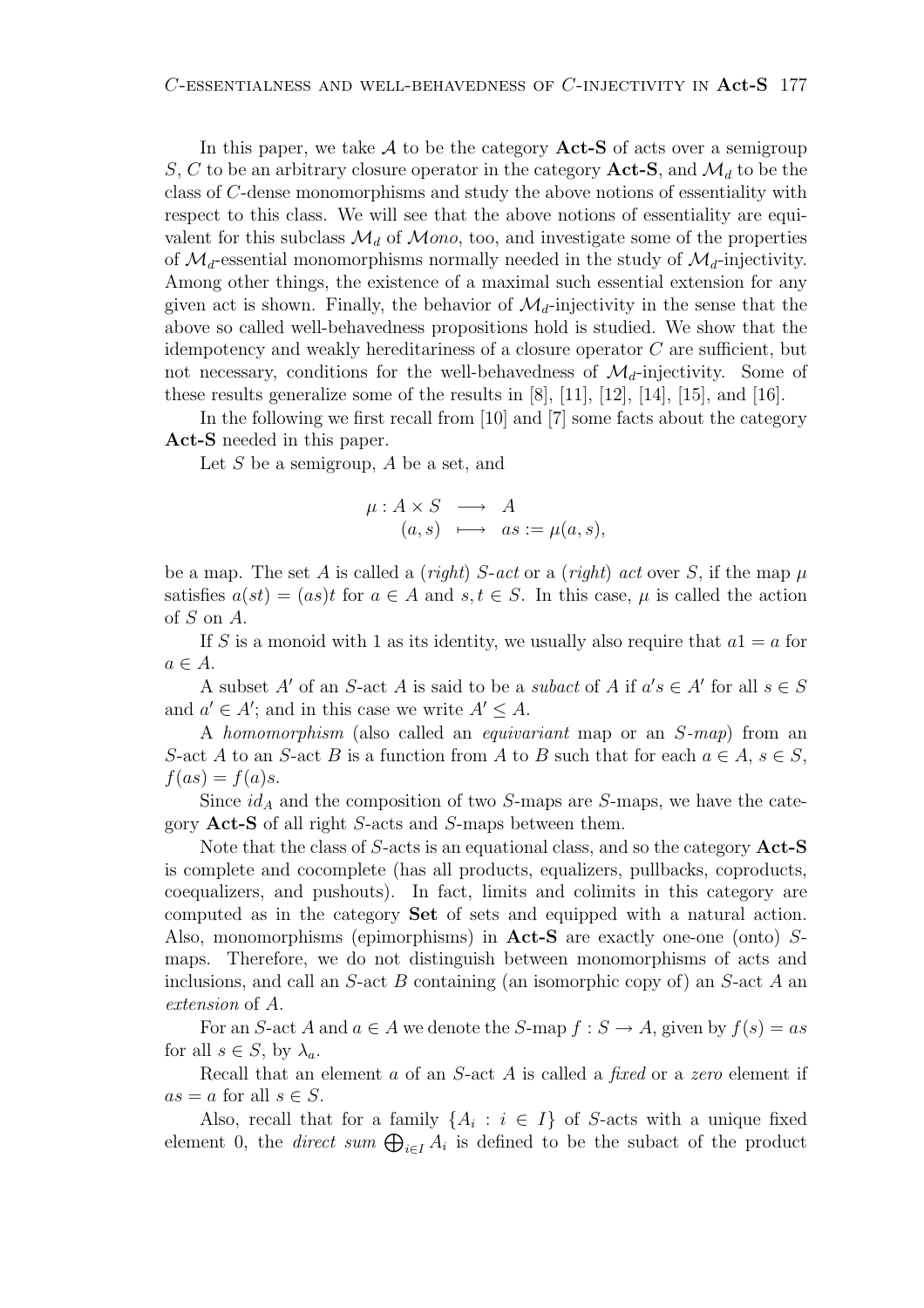$\overline{a}$  $i\in I A_i$  consisting of all  $(a_i)_{i\in I}$  such that  $a_i = 0$  for all  $i \in I$  except a finite number.

Denoting the lattice of all subacts of an  $S$ -act  $B$  by  $SubB$ , following [5] for the general definition of closure operators on a category, we get:

**Definition 1.5** A family  $C = (C_B)_{B \in \textbf{Act} - \textbf{S}}$ , with  $C_B$ : SubB → SubB, taking  $A \leq B$  to  $C_B(A)$ , is called a *closure operator* on **Act-S** if it satisfies the following laws:

- $(c_1)$  (Extension)  $A \leq C_B(A)$ .
- (c<sub>2</sub>) (Monotonicity)  $A_1 \leq A_2$  implies  $C_B(A_1) \leq C_B(A_2)$ ,
- $(c_3)$  (*Continuity*)  $f(C_B(A)) \leq C_D(f(A))$ , for all morphisms  $f : B \to D$ .

Now, one has the usual two classes of monomorphisms related to the notion of a closure operator as follows:

**Definition 1.6** Let  $A \leq B$  be in Act-S. We say that A is *C*-closed in B if  $C_B(A) = A$ , and it is C-dense in B if  $C_B(A) = B$ . Also, an S-map  $f : A \rightarrow B$  is said to be C-dense (C-closed) if  $f(A)$  is a C-dense (C-closed) subact of B.

We denote the class of all C-dense monomorphisms by  $\mathcal{M}_d$  and recall some of the properties of this class from [17].

**Definition 1.7** A closure operator  $C$  is said to be:

- (a) Weakly hereditary if for every S-act B and every  $A \leq B$ , A is C-dense in  $C_B(A)$ .
- (b) Idempotent if  $C_B(C_B(A)) = C_B(A)$  for all S-acts B and  $A \leq B$ .

Remark 1.8 Notice that all isomorphisms are C-dense and the composition of an isomorphism with a C-dense monomorphism is C-dense. Also, the composition of a C-dense monomorphism with a surjective morphism is a C-dense morphism.

As the following result of [17] shows, the class of C-dense monomorphisms is not always closed under composition.

**Theorem 1.9** For a semigroup S and a closure operator  $C$ , the following are equivalent:

- (i) The closure operator  $C$  is idempotent and weakly hereditary.
- (ii) The class  $\mathcal{M}_d$  is closed under composition and the closure operator C is weakly hereditary.
- (iii) Each S-map  $f : A \rightarrow B$  has a (C-dense, C-closed) factorization.

We recall the following lemma from [9]:

Lemma 1.10 Pushouts transfer monomorphisms in Act-S.

We recall the following from [17] which is a counterpart of (E4) in [1].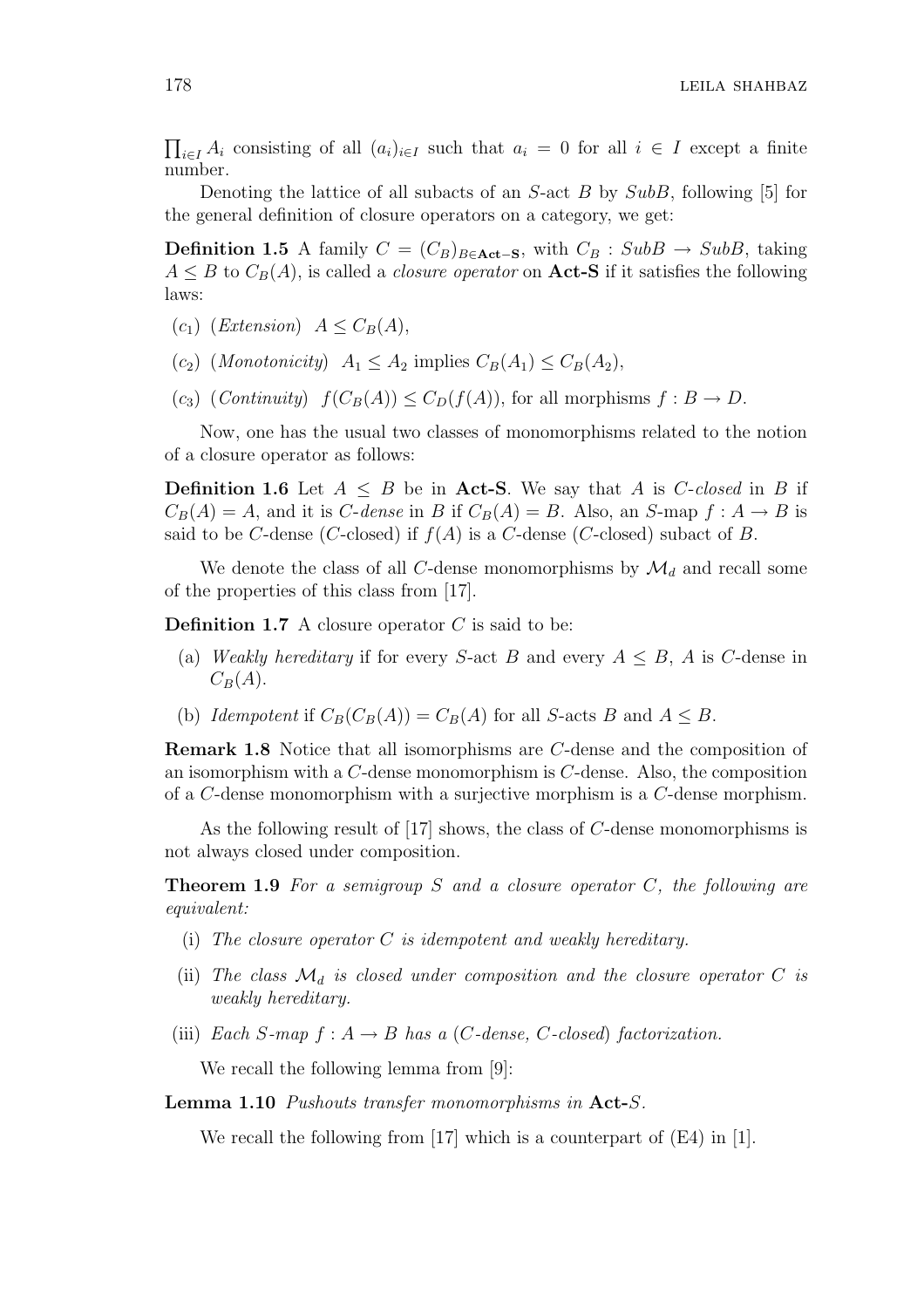Proposition 1.11 In Act-S, pushouts transfer C-dense monomorphisms.

We recall the following from [17] which is a counterpart of (E5) in [1].

Proposition 1.12 Act-S has  $\mathcal{M}_d$ -directed colimits.

**Definition 1.13** We call an S-act A, C-dense injective or C-injective if it is injective with respect to  $C$ -dense monomorphisms; that is, for every  $C$ -dense monomorphism  $h : B \to D$  and every S-map  $f : B \to A$  there exists an S-map  $g: D \to A$  such that  $gh = f$ .

We recall the following theorem from [17] which is desirable in the study of any type of injectivity.

**Theorem 1.14** Let S be a semigroup. Then, an  $S$ -act A is  $C$ -injective if and only if it is C-absolute retract (retract of any of its C-dense extensions).

## 2. C-dense essential monomorphisms

Now that we have introduced the class  $\mathcal{M}_d$  of C-dense monomorphisms, we begin the study of essentiality with respect to this class. Recall the three different notions of essentiality with respect to a subclass  $\mathcal M$  of monomorphisms given in the introduction. We also mentioned there that for some classes  $\mathcal{M}$ , specially for the class  $Mono$ , these three notions of essentiality are in fact equivalent. In the following theorem we prove that this is also the case for the class  $\mathcal{M}_d$ . We then investigate some properties of essentiality, usually needed in the study of injectivity with respect to the class  $\mathcal{M}_d$ .

**Theorem 2.15** For a C-dense monomorphism  $f : A \rightarrow B$ , the following are equivalent:

- (i) Any S-map  $g : B \to D$  for which gf is a C-dense monomorphism is itself a C-dense monomorphism.
- (ii) Any S-map  $g : B \to D$  for which gf is a C-dense monomorphism is a monomorphism.
- (iii)  $Any S-map g : B \to D$  for which gf is a monomorphism is itself a monomorphism.
- (iv) For every congruence  $\rho$  on B with  $\rho \neq \Delta_B$  one has  $\rho \mid_A = \rho \cap (A \times A) \neq \Delta_A$ .

**Proof.** (i)⇒(ii) Let  $g : B \to D$  be such that  $gf \in \mathcal{M}_d$ , then by the assumption  $g \in \mathcal{M}_d$ . Thus g is a monomorphism.

(ii)⇒(iii) Let  $q : B \to D$  be an S-map such that  $qf$  is a monomorphism. Then since  $gf: A \to g(B)$  is a C-dense monomorphism, and by (ii), we get that  $g : B \to g(B)$  is a monomorphism and hence g is a monomorphism.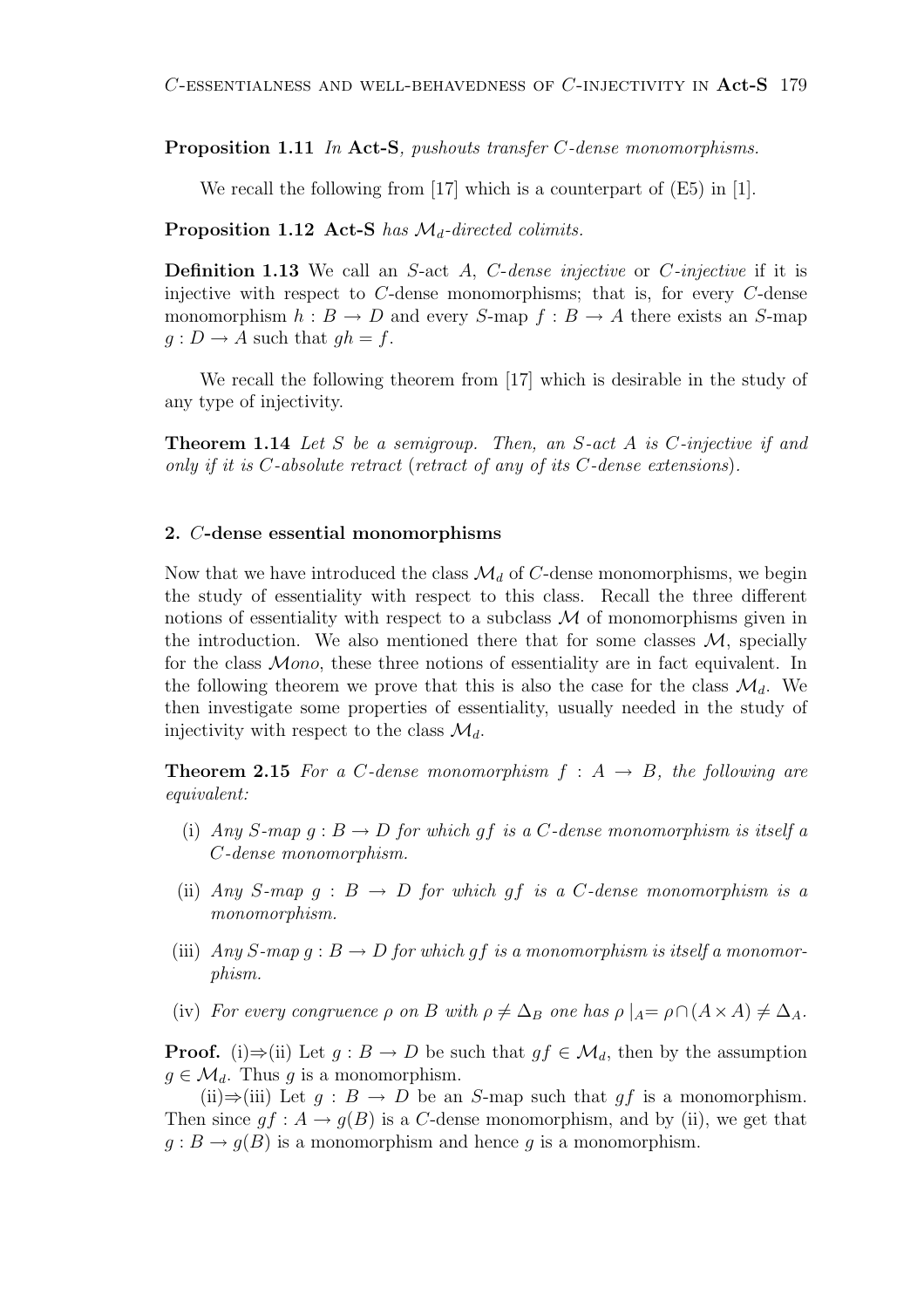$(iii) \Leftrightarrow (iv)$  It is obtained using Lemma III.1.15 of [10].

(iv)⇒(i) Let  $g : B \to D$  be such that  $gf \in \mathcal{M}_d$ , by (iii) $\Leftrightarrow$ (iv), we get that g is a monomorphism. Since the class  $\mathcal{M}_d$  is right cancellable, g is C-dense. Thus  $g \in \mathcal{M}_d$ .

Definition 2.16 We call a C-dense monomorphism satisfying one of the equivalent conditions of the above theorem an  $\mathcal{M}_d$ -essential or C-dense essential monomorphism.

It follows by the above theorem that:

Corollary 2.17 A monomorphism f is  $\mathcal{M}_d$ -essential if and only if it is essential as well as C-dense.

## Remark 2.18

- (a) Since the composition of two essential monomorphisms is clearly essential, if the closure operator  $C$  is idempotent and weakly hereditary, we get from Corollary 2.17 that the composition of  $\mathcal{M}_d$ -essential monomorphisms is an  $\mathcal{M}_d$ -essential monomorphism.
- (b) Let the closure operator C be idempotent and weakly hereditary and  $A \subseteq$  $A' \subseteq B$ . Then A is  $\mathcal{M}_d$ -essential in B if and only if A is  $\mathcal{M}_d$ -essential in A' and  $A'$  is  $\mathcal{M}_d$ -essential in  $B$ .
- (c) If gf is  $\mathcal{M}_d$ -essential and g is a monomorphism then g is  $\mathcal{M}_d$ -essential.
- (d) Any directed colimit of  $\mathcal{M}_d$ -essential monomorphisms is an  $\mathcal{M}_d$ -essential monomorphism.

**Definition 2.19** A category A is called M-essentially bounded, for a subclass  $M$ of its monomorphisms, if every  $A \in \mathcal{A}$  has only a set of  $\mathcal{M}$ -essential extensions.

The following is a counterpart of (E6) in [1].

**Proposition 2.20** The category Act-S is  $\mathcal{M}_d$ -essentially bounded.

**Proof.** By using the fact that each S-act admits only a set of essential extensions and Corollary 2.17, we get that each S-act has only a set of  $\mathcal{M}_d$ -essential extensions.

**Definition 2.21** For a category  $A$ , a class  $M$  of monomorphisms is said to satisfy *Banaschewski's*  $M$ -condition if for every  $M$ -morphism  $f : A \rightarrow B$  there exists a homomorphism  $q : B \to D$  such that qf is an M-essential morphism.

The following is a counterpart of (E3) in [1].

**Proposition 2.22 Act-S** fulfills Banaschewski's  $\mathcal{M}_d$ -condition.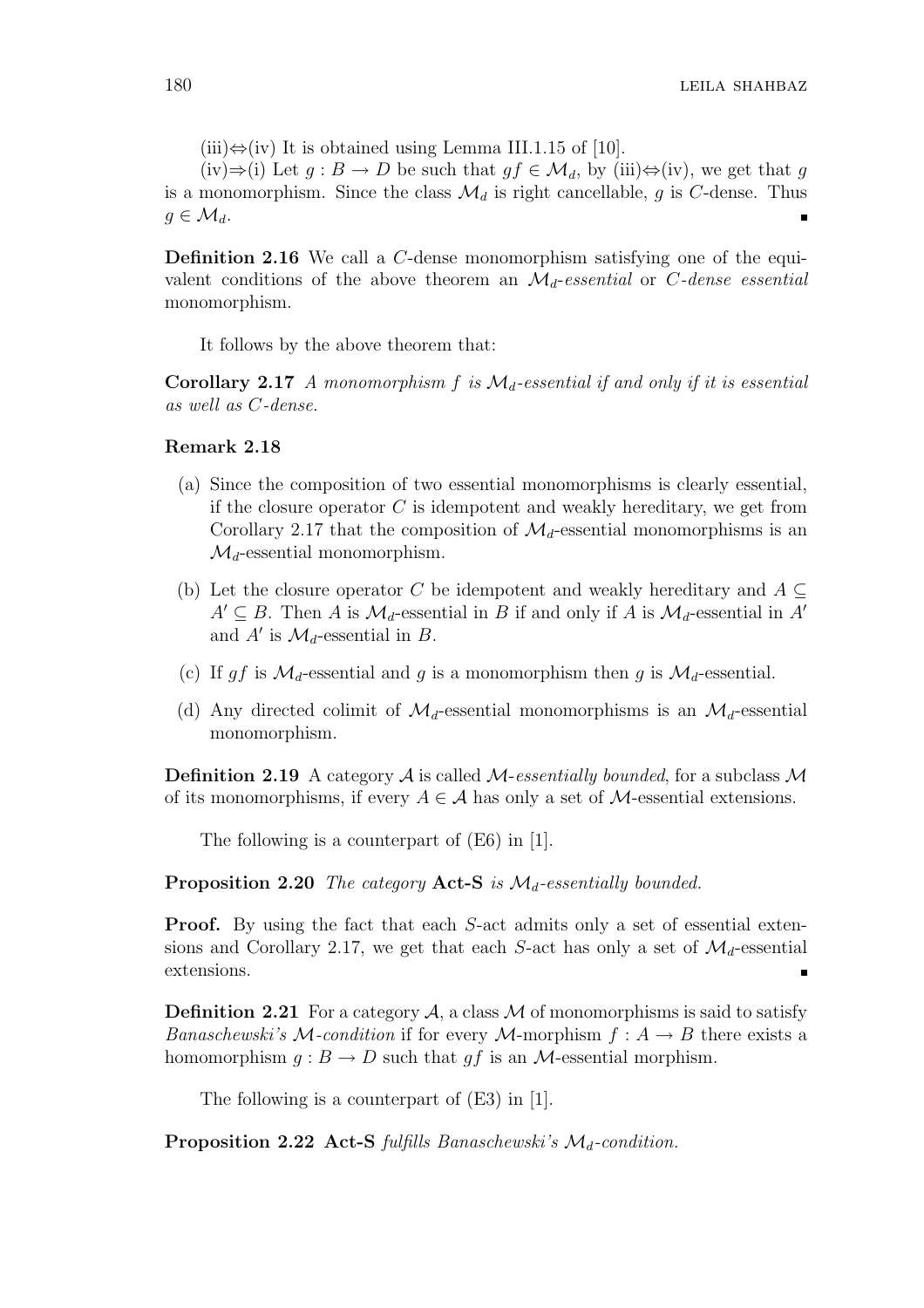**Proof.** Let  $A \stackrel{f}{\rightarrow} B \in \mathcal{M}_d$ . Consider the poset

$$
\mathcal{P} = \{ \theta \in Con(B) : A \xrightarrow{f} B \xrightarrow{\gamma_{\theta}} B/\theta \text{ is a C - dense monomorphism} \}
$$

under the usual ordering of relations. Let

$$
\ldots \leq \rho_i \leq \ldots
$$

 $i \in I$ , be a chain in  $P$ . Then  $\rho =$ S  $i \in I$   $\rho_i$  is also a congruence which is an upper bound of this chain which belongs to P. Indeed, let  $x, y \in A$  with  $x \rho y$ . Then  $x \rho_j y$  for some  $j \in I$ . Since  $\gamma_{\rho_j} f$  is a monomorphism we have  $x = y$ . This means that  $\rho \in \mathcal{P}$ . Applying Zorn's Lemma, there exists a maximal such a congruence, say  $\theta$ . Let  $g : B \rightarrow B/\theta$ . Then maximality of  $\theta$  implies that  $g \circ f : A \rightarrow B/\theta$  is an essential monomorphism. Indeed, suppose  $h : B/\theta \to D$  is a homomorphism whose restriction on A is monomorphism. Define a relation  $\sigma$  on B by

$$
x\sigma y \Leftrightarrow [x]_{\theta}(ker f)[y]_{\theta}
$$

for any  $x, y \in B$ . Then  $\sigma$  is a congruence on B such that  $\theta \leq \sigma$  and  $\gamma_{\sigma} f$  is a monomorphism. Hence  $\sigma = \theta$  which means that h is a monomorphism. Since q is surjective, it is C-dense and so, by Corollary 2.17, it is  $\mathcal{M}_d$ -essential.

**Lemma 2.23** Let A be a C-dense subact of B. If A is a proper retract of B  $(A \not\cong B)$  then A is not  $\mathcal{M}_d$ -essential in B.

**Definition 2.24** Let A be an S-act. Then by a maximal  $\mathcal{M}_d$ -essential extension of A we mean an  $\mathcal{M}_d$ -essential extension B of A such that every homomorphism  $h : B \to D$  from B to an  $\mathcal{M}_d$ -essential extension D of A for which  $h \mid_A$  is the inclusion map, is an isomorphism.

**Lemma 2.25** If B is an  $\mathcal{M}_d$ -essential extension of A and A is embedded into some  $(C-)$  injective act Q, then B can also be embedded into Q.

**Proof.** Suppose A is  $\mathcal{M}_d$ -essential in B and consider the diagram



where  $Q$  is  $(C-)$  injective and i is a monomorphism. Since  $Q$  is  $(C-)$  injective, there exists an S-map  $\overline{i}$  such that  $\overline{i} |_{A}=i$ . Since A is  $\mathcal{M}_d$ -essential in B,  $\overline{i}$  is a monomorphism.

**Proposition 2.26** Every right S-act has a maximal  $\mathcal{M}_d$ -essential extension.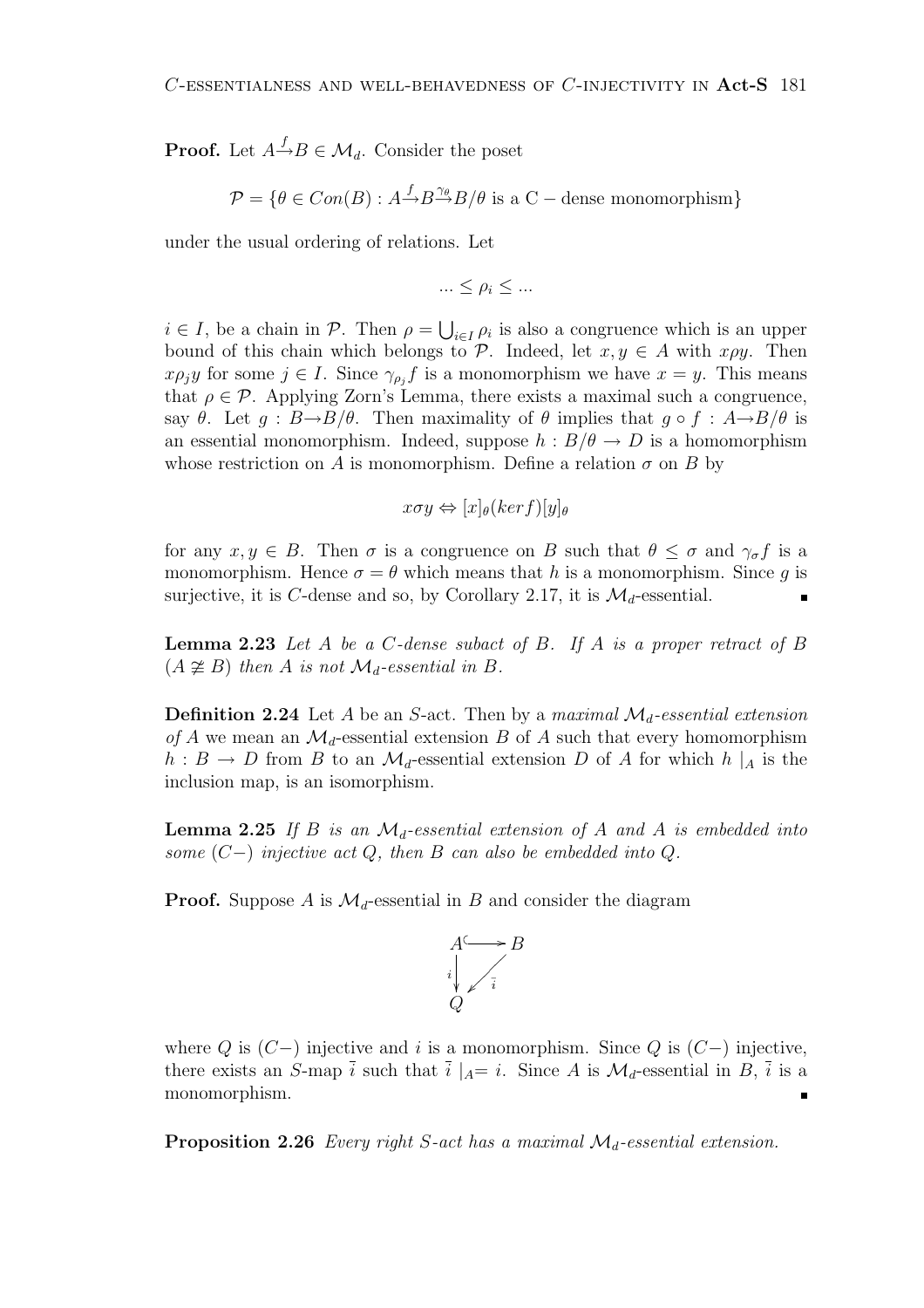**Proof.** Let A be an arbitrary act and Q be an injective act into which A can be embedded which exists by [4]. By the above Lemma A and all its  $\mathcal{M}_d$ -essential extensions are subacts of Q. Let  $P$  be the set of all  $\mathcal{M}_d$ -essential extensions of A. Consider  $P$  as a partially ordered set under inclusion. By Zorn's Lemma,  $P$  has a maximal element, say E. Then E is clearly a maximal  $\mathcal{M}_d$ -essential extension of A.

## 3. Well-behavedness of C-dense injectivity

Banaschewski defines and gives some sufficient, but not necessary, conditions on a category  $A$  and a subclass  $M$  of its monomorphisms under which  $M$ -injectivity is well behaved with respect to the notions such as  $M$ -absolute retract and  $M$ essentialness. Recall the three well-behavedness theorems given in the introduction. In this section we study these so called well-behavedness theorems of injectivity for C-injectivity. We show that the idempotency and weakly hereditariness of the closure operator  $C$  are sufficient, but not necessary (take  $C$  as the sequential closure operator and see [14]), conditions for C-injectivity to be well behaved.

First, applying Proposition 1.4, and the results of former sections about (E1)- (E6) for the class  $\mathcal{M}_d$  of C-dense monomorphisms in the category **Act-S**, we get:

**Theorem 3.27** If C is an idempotent and weakly hereditary closure operator then  $\mathcal{M}_d$ -injectivity behaves well in the category **Act-S**.

But, we see that the mentioned condition on  $C$  is not necessary for the First Theorem of Well-Behavedness.

**Theorem 3.28** (First Theorem of Well-Behavedness) For a semigroup S, a closure operator  $C$ , and any  $S$ -act  $A$ , the following are equivalent:

- $(i)$  A is *C*-injective.
- (ii) A is C-absolute retract.
- (iii) A has no proper C-essential extension.

**Proof.** (i)  $\Longleftrightarrow$  (ii) is clear by Theorem 1.14.

 $(iii) \Leftrightarrow$  (iii) Let A be C-absolute retract and B be a proper C-dense extension of A. By hypothesis, A is a retract of B. Then, by Lemma 2.23, B is not an  $\mathcal{M}_d$ essential extension of A. For the converse, let B be a  $C$ -dense extension of A. Then, by Proposition 2.22, there is an S-map  $g : B \to D$  such that gi is  $\mathcal{M}_d$ essential, where  $i : A \rightarrow B$  is the inclusion map. Then, by hypothesis, qi has to be an isomorphism. Now,  $\pi = (gi)^{-1}g : B \to A$  is an epimorphism and  $\pi(a) = a$ for all  $a \in A$ .  $\blacksquare$ 

Now, giving a definition, we state the Second Theorem of Well-Behavedness of C-injectivity.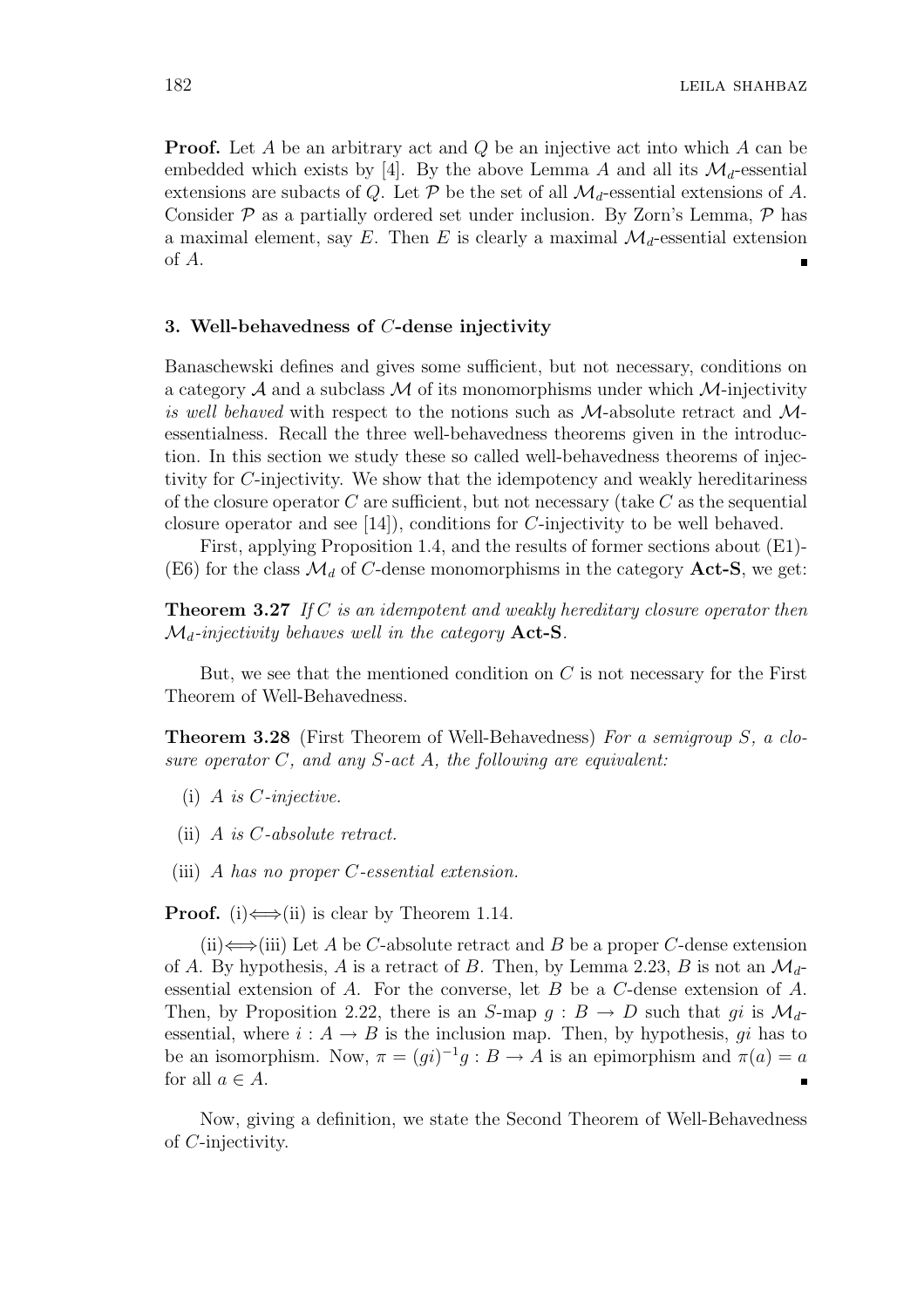Definition 3.29 By a C-dense injective hull or C-injective hull of an S-act A we mean a C-essential extension of A which is C-injective.

For an S-act A, C-injective hull is unique up to isomorphism (if it exists).

The Second Theorem of Well-Behavedness of C-injectivity is about the existence of C-injective hull, which is proved in the following theorem for S-acts, for an idempotent and weakly hereditary closure operator C.

Theorem 3.30 (Second Theorem of Well-Behavedness) If C is an idempotent and weakly hereditary closure operator then for each S-act A the C-injective hull of A exists.

**Proof.** Take a maximal C-essential extension E of an S-act A which exists by Proposition 2.26. We claim that E is C-injective. To prove this, let  $g : B \to D$ be any C-dense monomorphism and  $h : B \to E$  be any homomorphism. Form the following pushout



by Proposition 1.11,  $u$  is a  $C$ -dense monomorphism and hence retractable by Theorem 3.28 and Remark 2.18(b). This proves that  $E$  is  $C$ -injective. π

Finally, we give the Third Theorem of Well-Behavedness of C-injectivity, which is about the relation between *C*-injective hull and *C*-essential extension.

**Definition 3.31** Let  $A$  be an  $S$ -act. Then, by a minimal  $C$ -injective  $C$ -dense extension of  $A$  we mean a  $C$ -dense extension  $B$  of  $A$  such that  $B$  is  $C$ -injective, and every (C-dense) monomorphism  $k : D \to B$  from a C-injective C-dense extension D of A which maps A identically is an isomorphism.

**Theorem 3.32** (Third Theorem of Well-Behavedness) If C is an idempotent and weakly hereditary closure operator then for every extension B of an S-act A, the following are equivalent:

- (i)  $B$  is the *C*-injective hull of  $A$ .
- (ii) B is a maximal C-essential extension of A.
- (iii) B is a minimal C-injective C-dense extension of A.

**Proof.** (i)⇒(ii) Let D be an extension of B which is a C-essential extension of A. Then applying Remark 2.18 (b), D is a C-essential extension of B. But, by Theorem 3.28, B being C-injective has no proper C-essential extension and so  $D = B$ .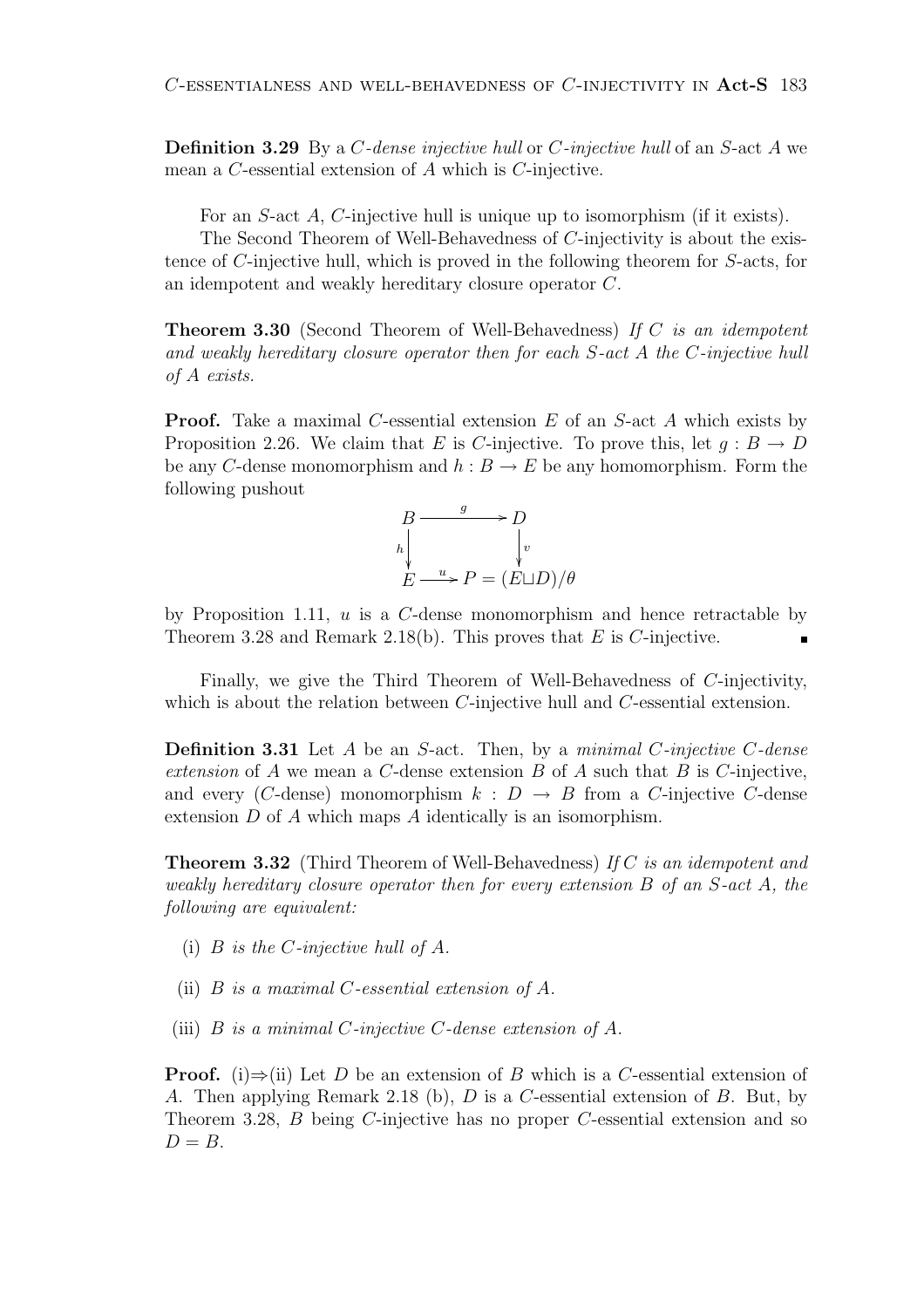$(iii) \Rightarrow (i)$  If B is a maximal C-essential extension of A then, using Lemma 2.18, it has no proper C-essential extension. So, by Theorem 3.28, B is C-injective and hence the C-injective hull of A.

(i)⇒(iii) Similar to the first part of the proof, if  $D \leq B$  is a C-injective extension of A, since A is C-essential in B it is concluded that the same is true for D and then since D is C-injective, applying Theorem 3.28, we get  $B = D$ .

(iii)⇒(i) Let  $E(A)$  be the C-injective hull of A, which exists by Theorem 3.30. Since B is C-injective, there is an S-map  $f : E(A) \rightarrow B$  such that  $f|_A = A \hookrightarrow B$ . Since A is essential in  $E(A)$ , f has to be a monomorphism. So, by (iii),  $B \cong E(A)$ .

Two other conditions can be added to the equivalent conditions given in the preceding theorem. To give them we need the following definition:

## Definition 3.33

- (a) By a smallest C-injective C-dense extension of an act  $A$  we mean a C-dense C-injective extension  $B$  of  $A$  such that for each C-injective extension  $D$  of A there exists a monomorphism  $g : B \to D$  such that  $g \mid_A$  is the inclusion map.
- (b) By a largest  $\mathcal{M}_d$ -essential extension of an act A we mean an  $\mathcal{M}_d$ -essential extension B of A such that for each  $\mathcal{M}_d$ -essential extension D of A there exists an S-map  $h: D \to B$  such that  $h \mid_A$  is the inclusion map.

Theorem 3.34 The following conditions are equivalent to the conditions of Theorem 3.32:

- (iv) B is a largest C-essential extension of A.
- (v) B is a smallest C-injective C-dense extension of A.

**Proof.** Using the notations of Theorem 3.32, we have:

 $(iii) \Rightarrow (iv)$  Let  $f : A \rightarrow B$  be a minimal C-injective extension of A. Consider  $h: A \rightarrow B'$  as the C-injective hull of A which exists by Theorem 3.30. Then, by maximality of f, we get that the S-map  $g : B' \to B$  which exists, since B is C-injective, and is a monomorphism, (since  $h$  is C-essential), is an isomorphism. So f is C-essential and evidently is a largest C-essential extension of A.

 $(iv) \Rightarrow (v)$  Take  $E(A)$  to be the C-injective hull of A which exists by Theorem 3.30. Since  $E(A)$  is a C-essential extension of A and B is a largest C-essential extension of A, we obtain an S-map  $h : E(A) \to B$  such that  $h \mid_A$  is the inclusion map. Now, since A is C-essential in  $E(A)$ , h is a monomorphism and so, since B is a C-essential extension of A, Remark 2.18 (b), implies that h is C-essential. But,  $E(A)$  is C-injective, and so, by Theorem 3.28, has no proper C-essential extension. Hence, h is an isomorphism. Therefore,  $B$  is C-injective. So,  $B$  is evidently a smallest C-injective C-dense extension of A.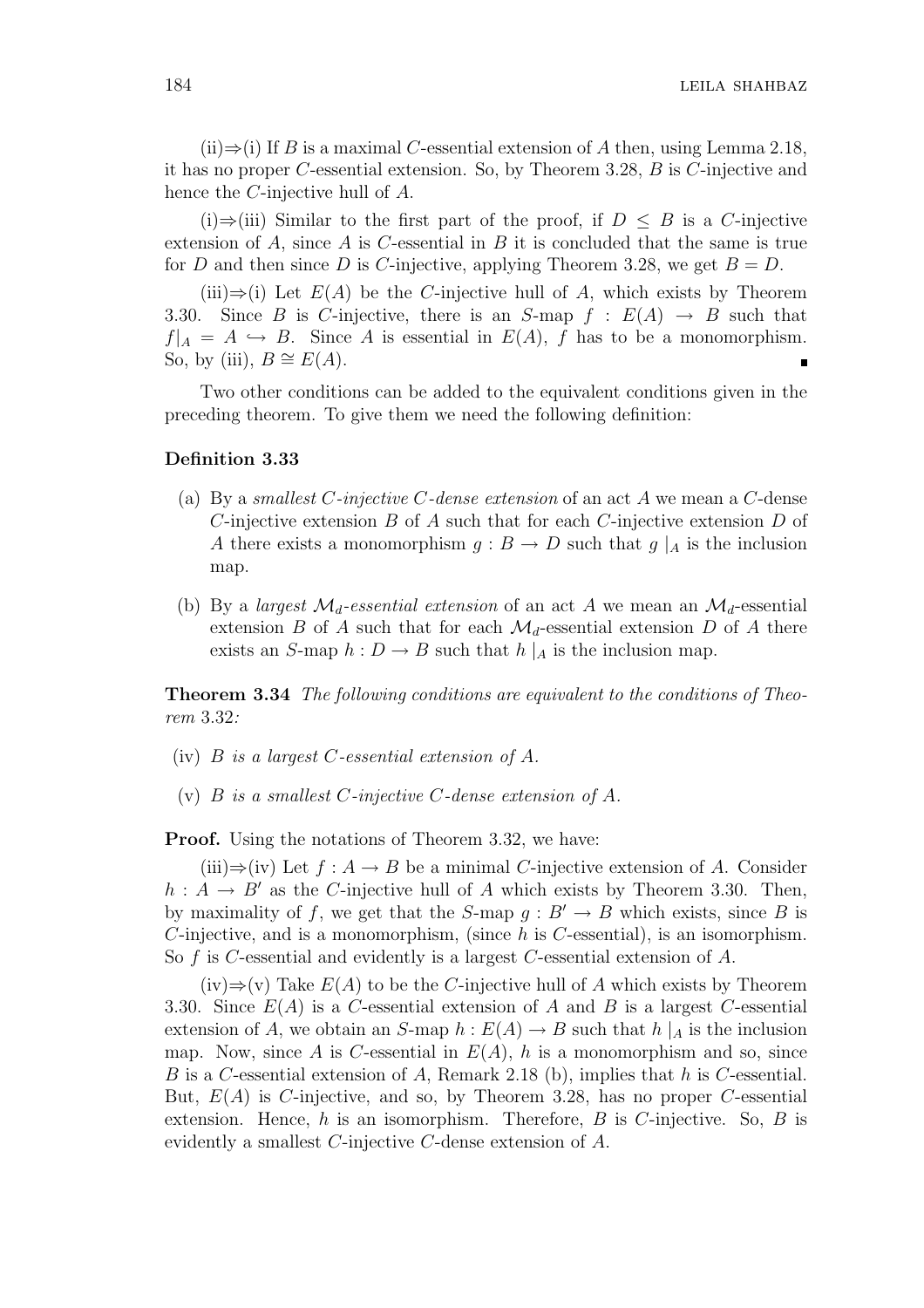$(v) \Rightarrow$ (i) Suppose  $E(A)$  is the C-injective hull of A which exists by Theorem 3.30. Then, since  $E(A)$  is C-injective and B is a smallest C-injective C-dense extension of A, there exists an S-map  $g : B \to E(A)$  such that  $g \mid_A$  is the inclusion map. Also since A is C-essential in  $E(A)$  we get that g is C-essential by Remark 2.18 (b). But,  $B$  is  $C$ -injective and so has no proper  $C$ -essential extension. Thus, g is an isomorphism. Hence,  $B$  is a  $C$ -essential extension and so it is a  $C$ -injective hull of A.

Acknowledgments. The author would like to thank Professors M. Mehdi Ebrahimi and Mojgan Mahmoudi for their very useful comments and helpful conversations during this research.

## References

- [1] Banaschewski, B., Injectivity and essential extensions in equational classes of algebras, Queen's Papers in Pure and Applied Mathematics, 25 (1970), 131-147.
- [2] BANASCHEWSKI, B. and NELSON, E., *Equational compactness in equational* classes of algebras, Algebra Universalis, 2 (1972), 152-165.
- [3] BANASCHEWSKI, B., *Equational compactness of G-sets*, Canad. Math. Bull., 17 (1) (1974), 11-18.
- [4] Berthiaume, P., The injective envelope of S-Sets, Canad. Math. Bull., 10 (2) (1967), 261-273.
- [5] DIKRANJAN D., THOLEN, W., Categorical structure of closure operators, with applications to topology, algebra, and discrete mathematics, Mathematics and Its Applications, Kluwer Academic Publ., 1995.
- [6] Ebrahimi, M.M., Algebra in a Grothendieck topos: injectivity in quasiequational classes, J. Pure Appl. Algebra, 26 (3) (1982), 269-280.
- [7] EBRAHIMI, M.M. and MAHMOUDI, M., The category of M-sets, Ital. J. Pure Appl. Math., 9 (2001), 123-132.
- [8] EBRAHIMI, M.M., MAHMOUDI, M. and MOGHADDASI, GH., *Injective hulls* of acts over left zero semigroups, Semigroup Forum, 75 (1) (2007), 212-220.
- [9] EBRAHIMI, M.M., M. MAHMOUDI, GH. MOGHADDASI, On the Baer criterion for acts over semigroups, Communications in Algebra, 35 (2) (2007), 3912-3918.
- [10] Kilp, M., Knauer U. and Mikhalev, A., Monoids, Acts and Categories, Walter de Gruyter, Berlin, New York, 2000.